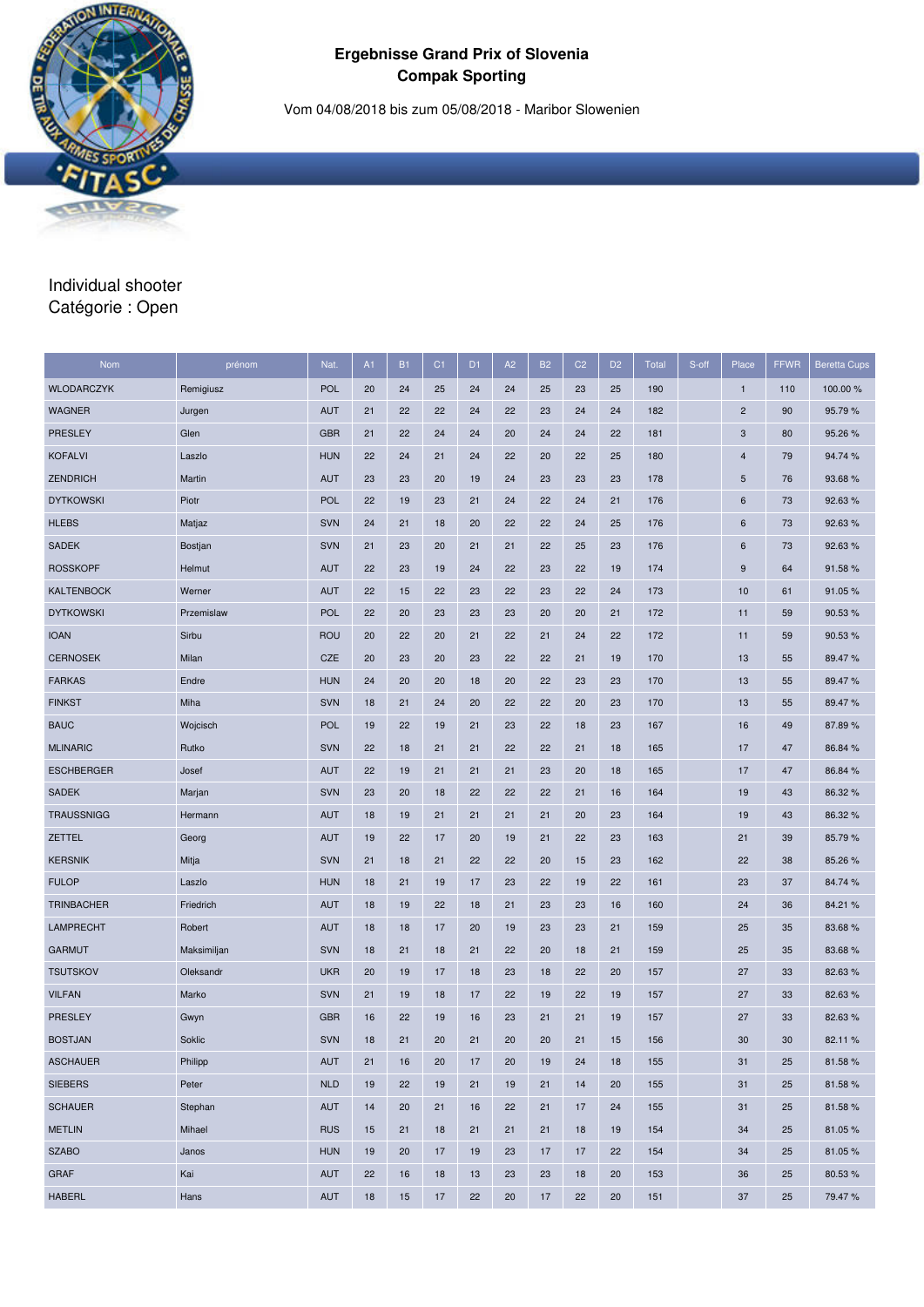| <b>TAT</b>        | Gheorghe        | <b>ROU</b> | 17           | 19           | 17          | 15             | 22             | 21           | 19             | 21           | 151          | 37 | 25           | 79.47%  |
|-------------------|-----------------|------------|--------------|--------------|-------------|----------------|----------------|--------------|----------------|--------------|--------------|----|--------------|---------|
| <b>RAAB</b>       | <b>Matthias</b> | <b>AUT</b> | 17           | 18           | 16          | 22             | 13             | 23           | 20             | 19           | 148          | 39 | 25           | 77.89%  |
| <b>WEIT</b>       | Franz           | <b>AUT</b> | 22           | 17           | 18          | 15             | 19             | 22           | 21             | 14           | 148          | 39 | $\mathbf{0}$ | 0.00%   |
| <b>GARMUT</b>     | Nejc            | <b>SVN</b> | 21           | 20           | 16          | 17             | 21             | 14           | 18             | 21           | 148          | 39 | $\mathbf{0}$ | 0.00%   |
| <b>BORHIDAN</b>   | Vasile          | <b>ROU</b> | 21           | 20           | 19          | 21             | 19             | 18           | 19             | 9            | 146          | 42 | 25           | 76.84 % |
| <b>PINTAR</b>     | Anze            | <b>SVN</b> | 17           | 21           | 18          | 20             | 19             | 18           | 18             | 14           | 145          | 43 | 25           | 76.32 % |
| <b>MICHAEL</b>    | <b>Bertleff</b> | AUT        | 19           | 17           | 21          | 16             | 17             | 20           | 16             | 18           | 144          | 44 | 25           | 75.79%  |
| <b>WAGGER</b>     | Franz           | <b>AUT</b> | 20           | 14           | 17          | 16             | 21             | 20           | 18             | 16           | 142          | 45 | 25           | 74.74 % |
| <b>HERITZ</b>     | Christian       | <b>AUT</b> | 18           | 14           | 17          | 20             | 22             | 17           | 14             | 15           | 137          | 46 | 25           | 72.11%  |
| <b>VIERZIGER</b>  | Julian          | AUT        | 18           | 19           | 17          | 17             | 18             | 17           | 13             | 15           | 134          | 47 | 25           | 70.53%  |
| <b>ESCHBERGER</b> | Sabine          | <b>AUT</b> | 15           | 13           | 18          | 17             | 18             | 17           | 18             | 17           | 133          | 48 | 25           | 70.00 % |
| <b>PRADE</b>      | Jean-Noel       | <b>USA</b> | 18           | 15           | 16          | 15             | 16             | 15           | 10             | 14           | 119          | 49 | 25           | 62.63%  |
| <b>JERI</b>       | Tamas           | <b>HUN</b> | 23           | 22           | 22          | 23             | $\mathbf{0}$   | $\mathbf{0}$ | $\mathbf 0$    | $\mathbf{0}$ | 90           | 50 | 25           | 47.37 % |
| <b>KADLOK</b>     | Nandor          | <b>HUN</b> | 21           | 23           | 22          | 21             | $\mathbf{0}$   | $\mathbf{0}$ | $\mathbf 0$    | $\mathbf{0}$ | 87           | 51 | 25           | 45.79%  |
| <b>NJEGOVEC</b>   | Peter           | <b>SVN</b> | 8            | 11           | 9           | 12             | 12             | 8            | 6              | 12           | 78           | 52 | $\mathbf{0}$ | 0.00%   |
| <b>DUSAN</b>      | Petek           | SVN        | 5            | 6            | 5           | $\overline{7}$ | $\overline{7}$ | 1            | $\overline{7}$ | 6            | 44           | 53 | $\mathbf 0$  | 0.00%   |
| <b>STEFANCIC</b>  | Joze            | <b>SVN</b> | $\mathbf{0}$ | $\mathbf{0}$ | $\mathbf 0$ | $\mathbf 0$    | $\Omega$       | $\mathbf{0}$ | $\mathbf 0$    | $\mathbf{0}$ | $\mathbf{0}$ | 54 | $\mathbf{0}$ | 0.00%   |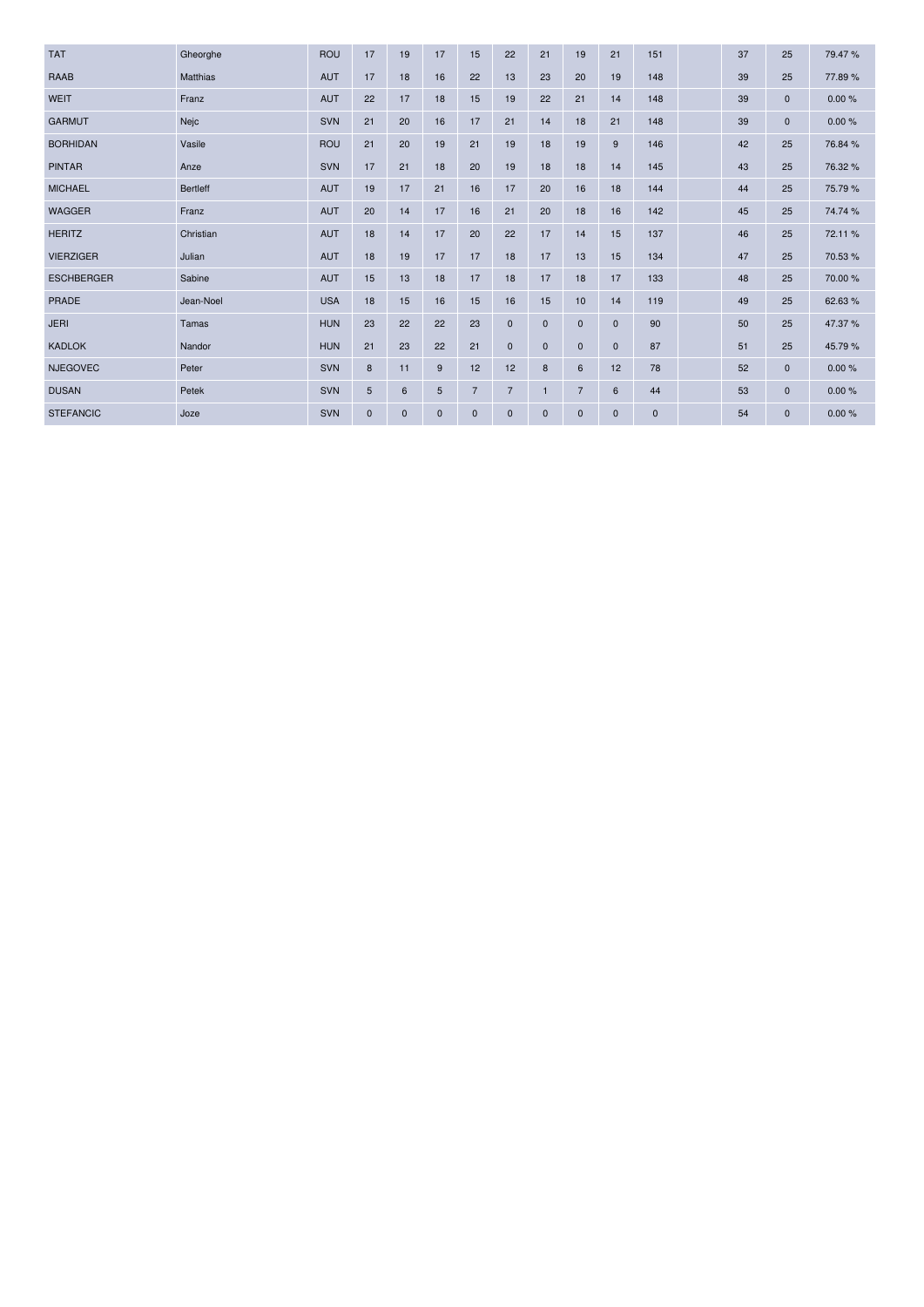Du 04/08/2018 au 05/08/2018 - Maribor Slowenien



Individual shooter Catégorie : Ladies

| <b>Nom</b>        | prénom | Nat.       |    | B <sub>1</sub> | $\sim$ $\sim$ $\sim$ | 11 | A2 | B <sub>2</sub> | C2 | D <sub>2</sub> | Total | S-off | Place <sup>1</sup> | <b>FFWF</b> | Cups<br>Beretta |
|-------------------|--------|------------|----|----------------|----------------------|----|----|----------------|----|----------------|-------|-------|--------------------|-------------|-----------------|
| <b>ESCHBERGER</b> | Sabine | <b>AUT</b> | 15 | 13             | 18                   |    | 18 |                | 18 | - -            | 133   |       |                    | 90          | 100.00 %        |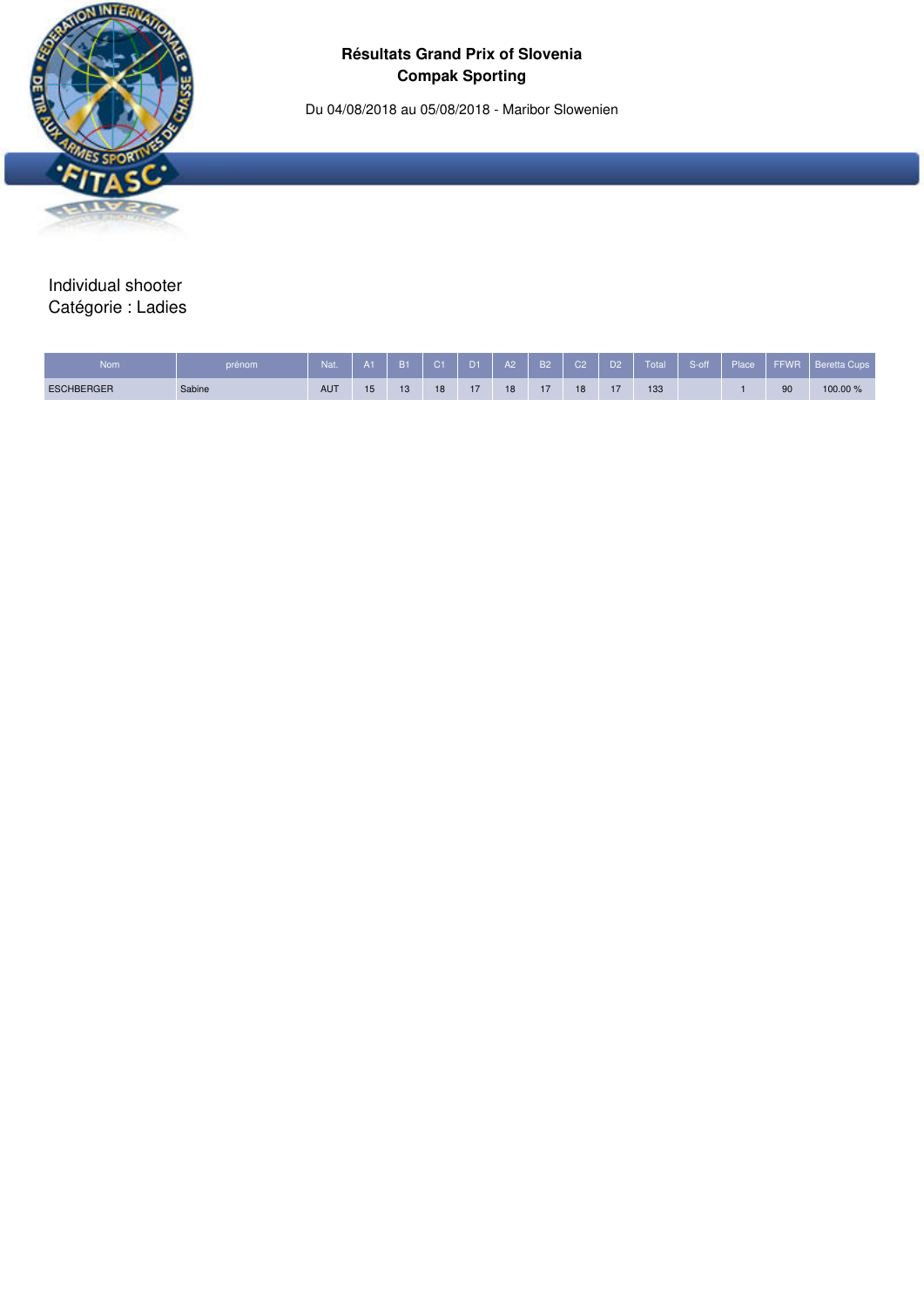Du 04/08/2018 au 05/08/2018 - Maribor Slowenien



# Individual shooter Catégorie : Junior

| Nom              | prénom     | Nat.       | A1 | <b>B1</b> | C <sub>1</sub> | D <sub>1</sub> | A2 | <b>B2</b> | C <sub>2</sub> | D <sub>2</sub> | Total | S-off | Place    | <b>FFWR</b> | <b>Beretta Cups</b> |
|------------------|------------|------------|----|-----------|----------------|----------------|----|-----------|----------------|----------------|-------|-------|----------|-------------|---------------------|
| <b>DYTKOWSKI</b> | Przemislaw | POL        | 22 | 20        | 23             | 23             | 23 | 20        | 20             | 21             | 172   |       |          | 90          | 100.00 %            |
| <b>ASCHAUER</b>  | Philipp    | <b>AUT</b> | 21 | 16        | 20             | 17             | 20 | 19        | 24             | 18             | 155   |       | $\Omega$ | 75          | 90.12%              |
| <b>GRAF</b>      | Kai        | <b>AUT</b> | 22 | 16        | 18             | 13             | 23 | 23        | 18             | 20             | 153   |       |          | 60          | 88.95 %             |
| <b>GARMUT</b>    | Nejc       | <b>SVN</b> | 21 | 20        | 16             | 17             | 21 | 14        | 18             | 21             | 148   |       |          |             | 0.00%               |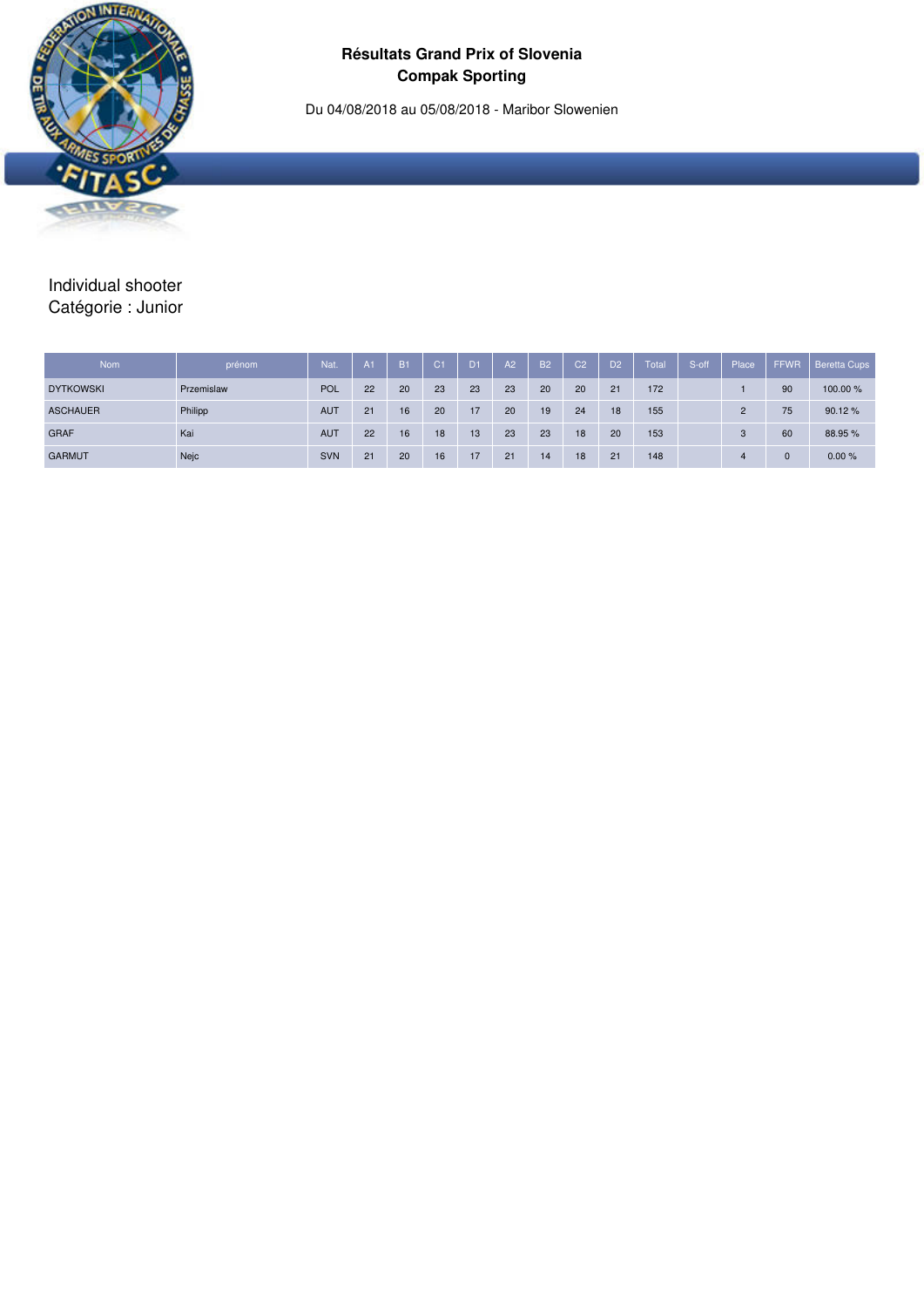### **Ergebnisse Grand Prix of Slovenia Compak Sporting**

Vom 04/08/2018 bis zum 05/08/2018 - Maribor Slowenien



# Individual shooter Catégorie : Senior

| <b>Nom</b>      | prénom    | Nat.       | A1 | <b>B1</b> | C <sub>1</sub> | D <sub>1</sub> | A2 | <b>B2</b> | C <sub>2</sub> | D <sub>2</sub> | Total | S-off | Place          | <b>FFWR</b> | <b>Beretta Cups</b> |
|-----------------|-----------|------------|----|-----------|----------------|----------------|----|-----------|----------------|----------------|-------|-------|----------------|-------------|---------------------|
| <b>KERSNIK</b>  | Mitja     | <b>SVN</b> | 21 | 18        | 21             | 22             | 22 | 20        | 15             | 23             | 162   |       |                | 90          | 100.00 %            |
| <b>TSUTSKOV</b> | Oleksandr | <b>UKR</b> | 20 | 19        | 17             | 18             | 23 | 18        | 22             | 20             | 157   |       | $\overline{2}$ | 75          | 96.91 %             |
| PRESLEY         | Gwyn      | <b>GBR</b> | 16 | 22        | 19             | 16             | 23 | 21        | 21             | 19             | 157   |       | 3              | 60          | 96.91%              |
| <b>SIEBERS</b>  | Peter     | <b>NLD</b> | 19 | 22        | 19             | 21             | 19 | 21        | 14             | 20             | 155   |       | $\overline{4}$ | 55          | 95.68%              |
| <b>SZABO</b>    | Janos     | <b>HUN</b> | 19 | 20        | 17             | 19             | 23 | 17        | 17             | 22             | 154   |       | 5              | 52          | 95.06%              |
| <b>HABERL</b>   | Hans      | <b>AUT</b> | 18 | 15        | 17             | 22             | 20 | 17        | 22             | 20             | 151   |       | 6              | 49          | 93.21 %             |
| WAGGER          | Franz     | <b>AUT</b> | 20 | 14        | 17             | 16             | 21 | 20        | 18             | 16             | 142   |       | $\overline{ }$ | 46          | 87.65%              |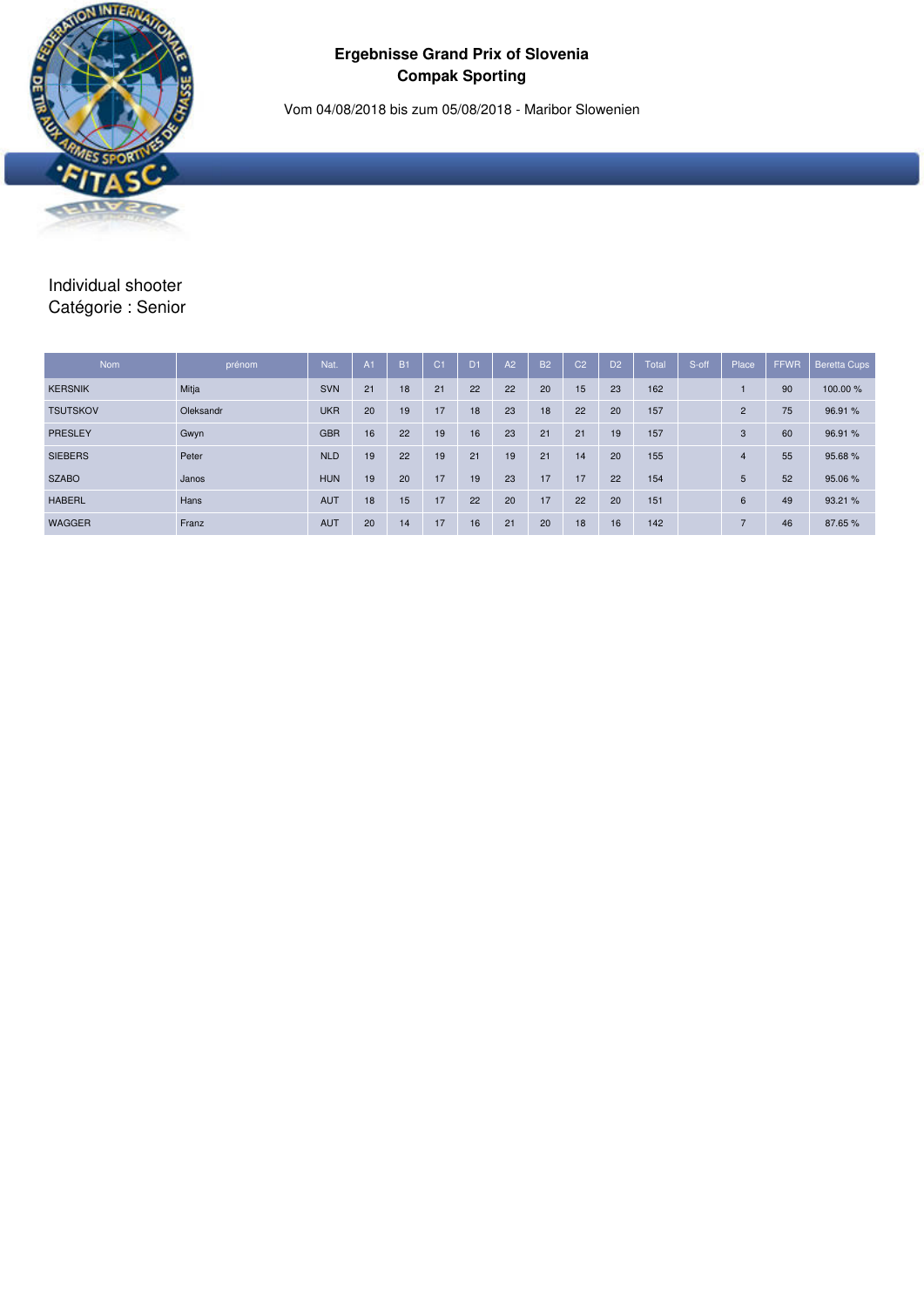Du 04/08/2018 au 05/08/2018 - Maribor Slowenien



# Individual shooter Catégorie : Veteran

| <b>Nom</b>      | prénom    | Nat.       | A <sub>1</sub> | <b>B1</b> | LC1 | D <sub>1</sub> | A2 | <b>B2</b> | C <sub>2</sub> | D <sub>2</sub> | Total | S-off | Place | <b>FFWR</b> | <b>Beretta Cups</b> |
|-----------------|-----------|------------|----------------|-----------|-----|----------------|----|-----------|----------------|----------------|-------|-------|-------|-------------|---------------------|
| <b>MLINARIC</b> | Rutko     | <b>SVN</b> | 22             | 18        | 21  | 21             | 22 | 22        | 21             | 18             | 165   |       |       | 90          | 100.00%             |
| WEIT            | Franz     | <b>AUT</b> | 22             | 17        | 18  | 15             | 19 | 22        | 21             | 14             | 148   |       | C     |             | 0.00%               |
| PRADE           | Jean-Noel | <b>USA</b> | 18             | 15        | 16  | 15             | 16 | 15        | 10             | 14             | 119   |       | C     | 60          | 72.12%              |